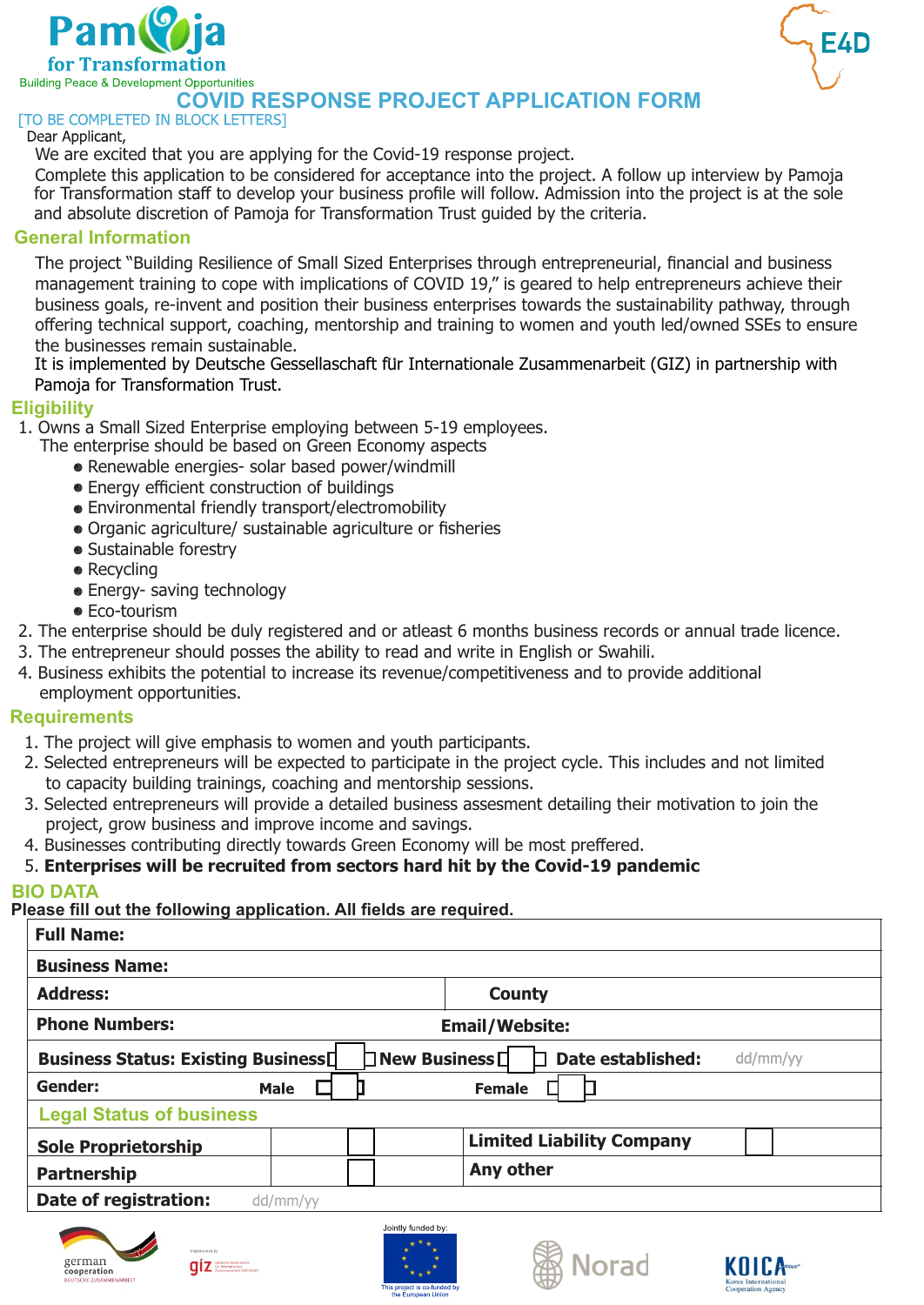# **Business Description**

| Gross sales for last 3 months                                                                         |  |                  |                  |
|-------------------------------------------------------------------------------------------------------|--|------------------|------------------|
| <b>Number of employees</b>                                                                            |  | <b>Full time</b> | <b>Part time</b> |
| <b>Yes</b> $\Box$ <b>No</b> $\Box$ <i>If yes, please attach a copy</i><br>Do you have a business plan |  |                  |                  |
| Yes[]<br>No <sub>1</sub><br>Is this business your primary source of income?                           |  |                  |                  |

**Are you planning to expand your markets in the next one year? Explain**

**Are you planning to add new products/services in the next one year? Explain**

Please provide a brief description of your business

**Entrepreneur readiness:** What skills do you currently have that you apply in operating your business

What skills do you need to acquire to operate your business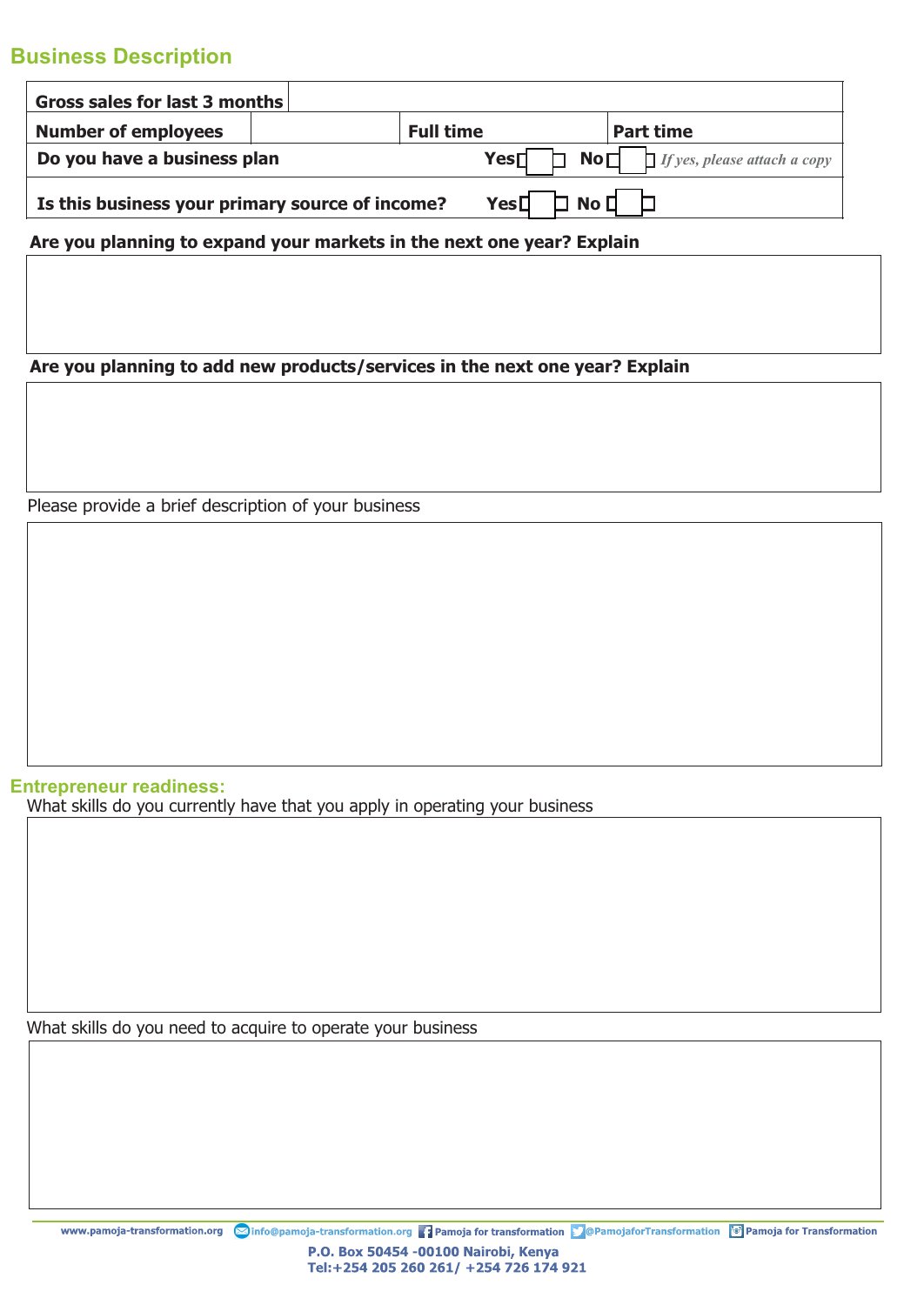#### **PERSONAL STATEMENT**

[THIS SECTION MUST BE COMPLETED] Attach an extra page if necessary

#### \*Note that this section should only be completed by THE APPLICANT

- 1. Why do you want to join the project.
- 2. Why do you think your business will be successful.
- 3. Any other information you think will be beneficial or noteworthy to know about you/your company
- 4. How your business was affected by Covid-19 and measures undertaken to overcome the challenges

www.pamoja-transformation.org **S**info@pamoja-transformation.org **Pamoja for transformation D** @PamojaforTransformation **of Pamoja for Transformation** P.O. Box 50454 -00100 Nairobi, Kenya Tel:+254 205 260 261/ +254 726 174 921